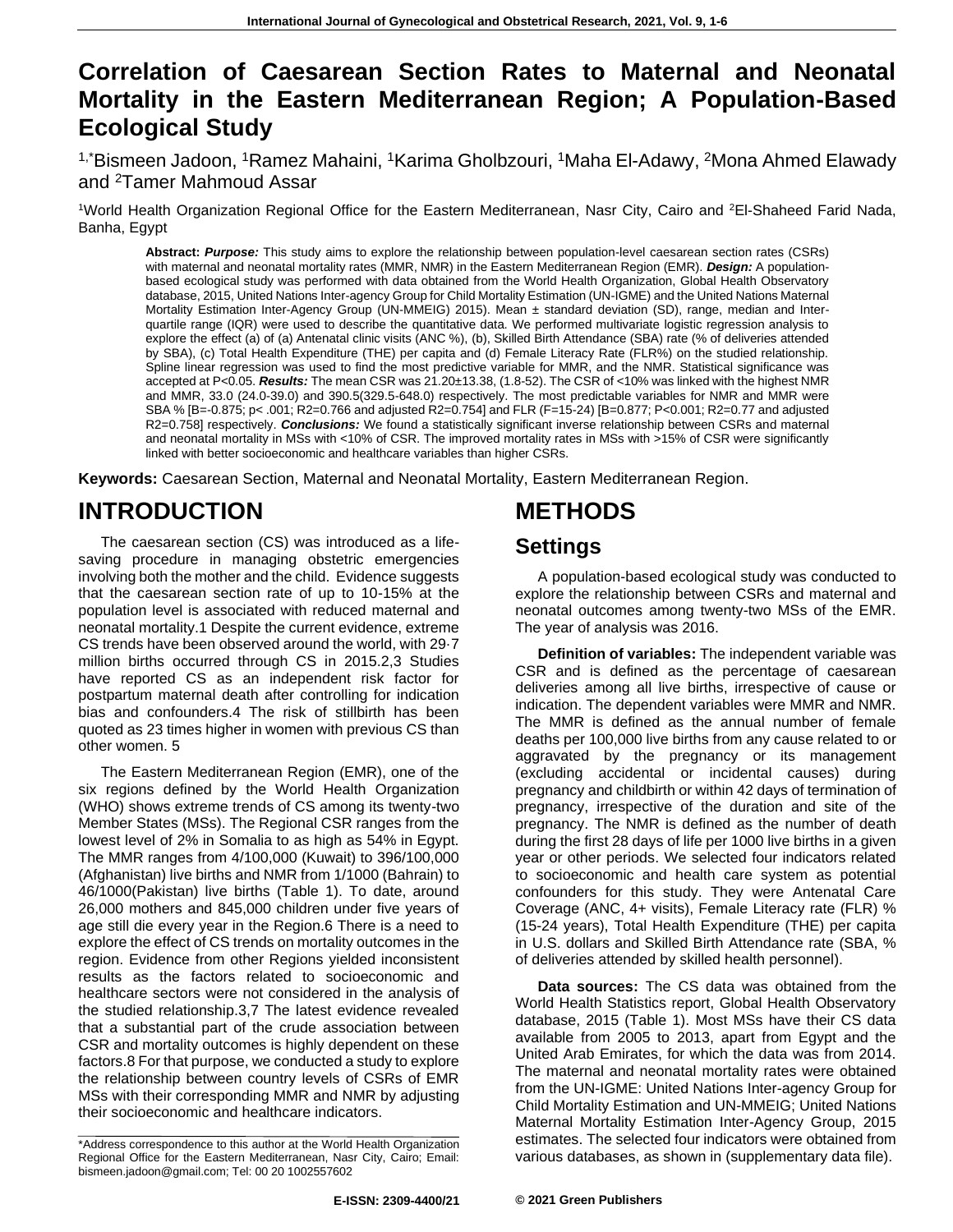|                | <b>Member States</b>        | MMR (2015)/100, 000     | NMR (2015)/1000 | CSR %          |
|----------------|-----------------------------|-------------------------|-----------------|----------------|
| 1              | Afghanistan                 | 396                     | 36              | 4              |
| $\overline{2}$ | Bahrain                     | 15                      | 1               | 26             |
| 3              | Djibouti                    | 229                     | 33              | 15             |
| 4              | Egypt                       | 33                      | 13              | 52             |
| 5              | Iran                        | 25                      | 10              | 48             |
| 6              | Iraq                        | 50                      | 18              | 22             |
| $\overline{7}$ | Jordon                      | 58                      | 11              | 28             |
| 8              | Kuwait                      | $\overline{\mathbf{4}}$ | 3               | 12             |
| 9              | Lebanon                     | 15                      | 5               | 46             |
| 10             | Libya                       | $\boldsymbol{9}$        | $\overline{7}$  | 21             |
| 11             | Morocco                     | 121                     | 18              | 16             |
| 12             | Oman                        | 17                      | 5               | 17             |
| 13             | Pakistan                    | 178                     | 46              | 14             |
| 14             | Palestine                   | 45                      | 12              | 19.1           |
| 15             | Qatar                       | 13                      | 4               | 20             |
| 16             | Saudi Arabia                | 12                      | $\,8\,$         | 21             |
| 17             | Somalia                     | 732                     | 40              | $\overline{c}$ |
| 18             | Sudan                       | 311                     | 30              | $\overline{7}$ |
| 19             | Syria                       | 68                      | $\overline{7}$  | 21             |
| 20             | Tunisia                     | 62                      | 8               | 27             |
| 21             | <b>United Arab Emirates</b> | 6                       | $\overline{4}$  | 24             |
| 22             | Yemen                       | 385                     | 22              | 5              |

**Table 1:** The Caesarean Section Rates (CSR) (%), Maternal Mortality Rates (MMR) (/100,000 live birth rate) and Neonatal Mortality Rates (NMR) in 22 MSs of the Eastern Mediterranean Region (EMR).

Source for CS rate: World Health Organization (WHO) 2015, World Health Statistics 2015, Source for MMR: Trends in Maternal Mortality: 1990 to 2015: estimates by WHO, UNICEF, UNFPA, World Bank Group and the United Nation Population. Source of NMR: Levels & Trends in Child Mortality Reports 2015, Estimates Developed by the UN Inter-agency Group for Child Mortality Estimation

**Statistical analysis:** For convenience purposes, we have divided twenty-two MSs into three groups based on the optimal CSR of 10-15% (Table 2). We examined the unadjusted relationship between the country-level CSRs and their maternal and neonatal mortality in each Group. Mean  $\pm$  standard deviation (SD), range, median and Interquartile range (IQR) were used to describe quantitative data and frequency and percentage were used to describe qualitative data. We used the Kruskal Wallis test to compare CSR% groups (Non-parametric data). Multivariate logistic regression analysis was conducted with the adjustment of four study indicators. Spline linear regression analysis was performed to find the most predictive indicator for NMR and MMR. A two-way ANOVA was conducted to examine the interaction effect of independent variables (CS-ANC, CS-THE, CS-SBA, CS-FLR) on dependent variables (NMR, MMR). Statistical significant was accepted at P<0.05. All statistical analysis was performed using SPSS (Statistical package for social science) version 20 and STATA program version 11. No ethical approval was needed as the data is openly available for official and public review.

**Results:** The mean CSR was 21.20 % (Mean ±SD, range  $\pm$  13.38, 1.8-52) with median of 20.3%. The NMR ranges from 1.0 to 46.0 (mean = 15.5 and median = 10.5) while the MMR ranges from 4.0 to732.0 (mean =126.55

and median =47.5) [Table 3]. The CSR of <10% was linked with the highest rate of neonatal and maternal mortality in the Region [(33.0 (24.0-39.0) and 390.5(329.5-648.0)] respectively. MSs with CSR of >15% showed the highest values of all four indicators i.e SBA%, ANC coverage (4 visits at least), female literacy rate and total expenditure on health per capita in US dollars [Median (IQR) = 99.0 (91.0- 99.0), 85.0(71.0-96.0), 96.0 (91.0-99.0) and 366.0 (160.0- 1190.0) respectively] (Table 4). The most predictable indicator for NMR was SBA [B=-.875; p< .001; R2=0.766 and adjusted R2=0.754]. While for the MMR, FLR was the most predictable indicator (F=15-24) [B=0.877; P< .001; R2=0.77 and adjusted R2=0.758].

We tested both the NMR and MMR of subjects against combined independent variables in different CSR groups through a two-way analysis of variance (ANOVA) test. It showed a significant interaction effect between CSR-SBA, CSR-FLR, CSR-THE for NMR (Table 5). For the MMR, such interaction effect of CSR was non-significant [F (2.15)  $=1.38$ , P= 0.281, partial η squared=0.156 and observed power= 0.251], [F (2.15) =918, P=0.421, partial η squared=0.109 and observed power=0.179], [F (1.16) =3.2, P=0.093, partial η squared=0.166 and observed power= 0.390] and [F (2.15) =1.29, P=0.305, partial η squared=0.146 power=0.236] showing an insufficient evidence to reject the null hypothesis.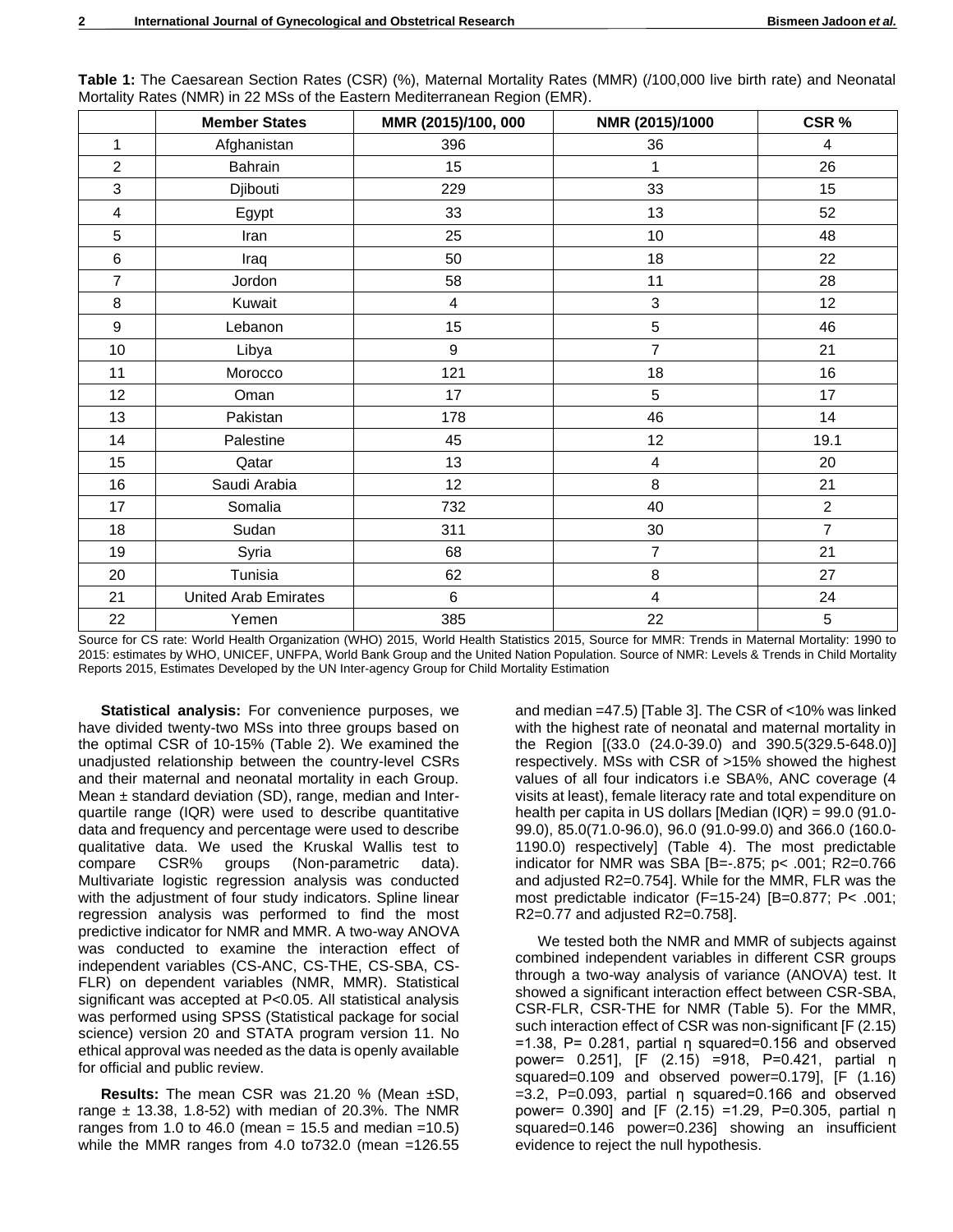**Table 2:** Member States (MSs) are classified in to three groups according to the recommended optimal CSR\* of (10-15%) by the World Health Organization.

| <b>CSR</b>        | Member States in Eastern Mediterranean Region                                                                                                                                                                                                                                                                                                                |
|-------------------|--------------------------------------------------------------------------------------------------------------------------------------------------------------------------------------------------------------------------------------------------------------------------------------------------------------------------------------------------------------|
| $CSR < 10\%$      | Afghanistan <sup>Li*</sup> , Somalia <sup>Li</sup> , Sudan <sup>Li</sup> , Yemen <sup>Li</sup> (18% MS)                                                                                                                                                                                                                                                      |
| <b>CSR 10-15%</b> | Djibouti <sup>LI</sup> , Kuwait <sup>HI*</sup> , Pakistan <sup>LI</sup> (14% MS)                                                                                                                                                                                                                                                                             |
| $CSR$ >15%        | Jordan <sup>MI*</sup> , Lebanon <sup>MI</sup> , Egypt <sup>MI</sup> , Syria <sup>MI</sup> , Tunisia <sup>MI</sup> , Libya <sup>MI</sup> , Iraq <sup>MI</sup> Iran <sup>MI</sup> , Palestine <sup>MI</sup> , Saudi-<br>Arabia <sup>HI</sup> , Bahrain <sup>HI</sup> , Morocco <sup>MI</sup> , Oman <sup>HI</sup> , United Arab Emirates <sup>HI</sup> (68%MS) |

\*CSR: Caesarean section rate \*LI: Low income \*MI: Middle income \*HI: High income

| Table 3: Prevalence of the studied variables and indicators among three groups of *MSs. |  |  |  |  |
|-----------------------------------------------------------------------------------------|--|--|--|--|
|-----------------------------------------------------------------------------------------|--|--|--|--|

| <b>Studied Variables and indicators</b>              |    | The studied group (22)      |                    |  |
|------------------------------------------------------|----|-----------------------------|--------------------|--|
|                                                      |    | Mean $\pm$ SD (range)       | Median (IQR)       |  |
| *CSR% 2015 (WHO)                                     | 22 | 21.20±13.38 (1.8-52)        | 20.3 (13.48-26.25) |  |
| < 10%                                                | 4  | $4.45 \pm 2.16$             |                    |  |
| $10 - 15%$                                           | 3  | $13.63 \pm 1.58$            |                    |  |
| >15%                                                 | 15 | 27.17±11.68                 |                    |  |
| $*$ SBA %                                            | 22 | 83.14±22.39 (40-100)        | 96.0 (69.25-99.0)  |  |
| *ANC coverage 4 visits                               | 22 | 70.05±26.59 (23-100)        | 80.5 (40.75-90.25) |  |
| <b>Female Literacy rate</b>                          | 22 | 84.04±20.89 (26.0-99.0)     | 93.5 (76.85-98.0)  |  |
| Total expenditure on health per capita in US dollars | 22 | 489.95±554.24 (13.0-2030)   | 257.5 (79.5-776.0) |  |
| *NMR                                                 | 22 | $15.5 \pm 13.27$ (1.0-46.0) | 10.5 (5.0-24.0)    |  |
| *MMR                                                 | 22 | 126.55±183.01 (4.0-732.0)   | 47.5 (14.5-190.75) |  |

SD: standard deviation IQR: interquartile range \*CSR: Caesarean section rate \*SBA: Skilled birth attendance \*ANC: Antenatal clinic \*NMR: Neonatal mortality rate \*MMR: Maternal mortality rate \*MSs: Member states

**Table 4:** Mean National Estimates of NMR\*, MMR\*, SBA\*, ANC\*, LR\* and THE\* per Capita in US dollars for three groups according to their CSR\*.

|                                       | <b>*CSR% 2015</b>         |                           |                             |                            |          |
|---------------------------------------|---------------------------|---------------------------|-----------------------------|----------------------------|----------|
|                                       | <10% Median (IQR)         | 10-15% Median (IQR)       | >15% Median (IQR)           | <b>Kruskal-wallis test</b> | P value  |
| <b>NMR</b>                            | 33.0<br>$(24.0 - 39.0)$   | 33.0<br>$(3.0 - 46.0)$    | 8.0<br>$(5.0-12.0)$         | 8.27                       | $0.016*$ |
| <b>MMR</b>                            | 390.5<br>(329.5-648.0)    | 178.0<br>$(4.0 - 229.0)$  | 25.0<br>$(13.0 - 58.0)$     | 9.93                       | $0.007*$ |
| SBA %                                 | 44.5<br>$(41.0 - 69.75)$  | 58.0<br>(40.0-100.0)      | 99.0<br>$(91.0 - 99.0)$     | 8.40                       | $0.015*$ |
| <b>ANC (4 visits)</b><br>at at least) | 25.5<br>$(23.5 - 65.75)$  | 60.0<br>$(37.0 - 88.0)$   | 85.0<br>$(71.0 - 96.0)$     | 7.32                       | $0.026*$ |
| $FLR$ (F=15-24)                       | 54.9<br>$(27.5 - 83.2)$   | 64.0<br>$(63.0 - 94.0)$   | 96.0<br>$(91.0 - 99.0)$     | 10.41                      | $0.005*$ |
| THE per<br>capita in US<br>dollars    | 66.0<br>$(24.75 - 132.0)$ | 82.0<br>$(38.0 - 1169.0)$ | 366.0<br>$(160.0 - 1190.0)$ | 8.25                       | $0.016*$ |

\*Significant at p<0.05 \*CSR: Caesarean Section Rate \*SBA: Skilled Birth Attendance \*ANC: Antenatal Clinic \*FLR: Female Literacy rate \*THE: Total Health Expenditure \*NMR: Neonatal Mortality Rate \*MMR: Maternal Mortality Rate

**Table 5:** A two-way analysis of variance between \*NMR, \*CSR% and selected variables.

| <b>NMR</b>               |                 | P value | Partial n squared | <b>Observed power</b> |
|--------------------------|-----------------|---------|-------------------|-----------------------|
| <b>CSR-*SBA</b>          | $(2.15)=11.43$  | .001    | .604              | .978                  |
| <b>CSR-*ANC coverage</b> | $(2.15)=2.08$   | .16     | 217               | .359                  |
| CSR-*LR                  | $(1.16) = 26.4$ | .000    | .623              | .998                  |
| <b>CSR-*THE</b>          | $(3.13)=7.35$   | 004.    | .629              | .936                  |

Significance : P value of <0.05 \*CSR: Caesarean section rate \*SBA: Skilled birth attendance \*ANC: Antenatal clinic \*FLR: Female literacy rate \*THE: Total health expenditure \*NMR: Neonatal mortality rate \*MMR: Maternal mortality rate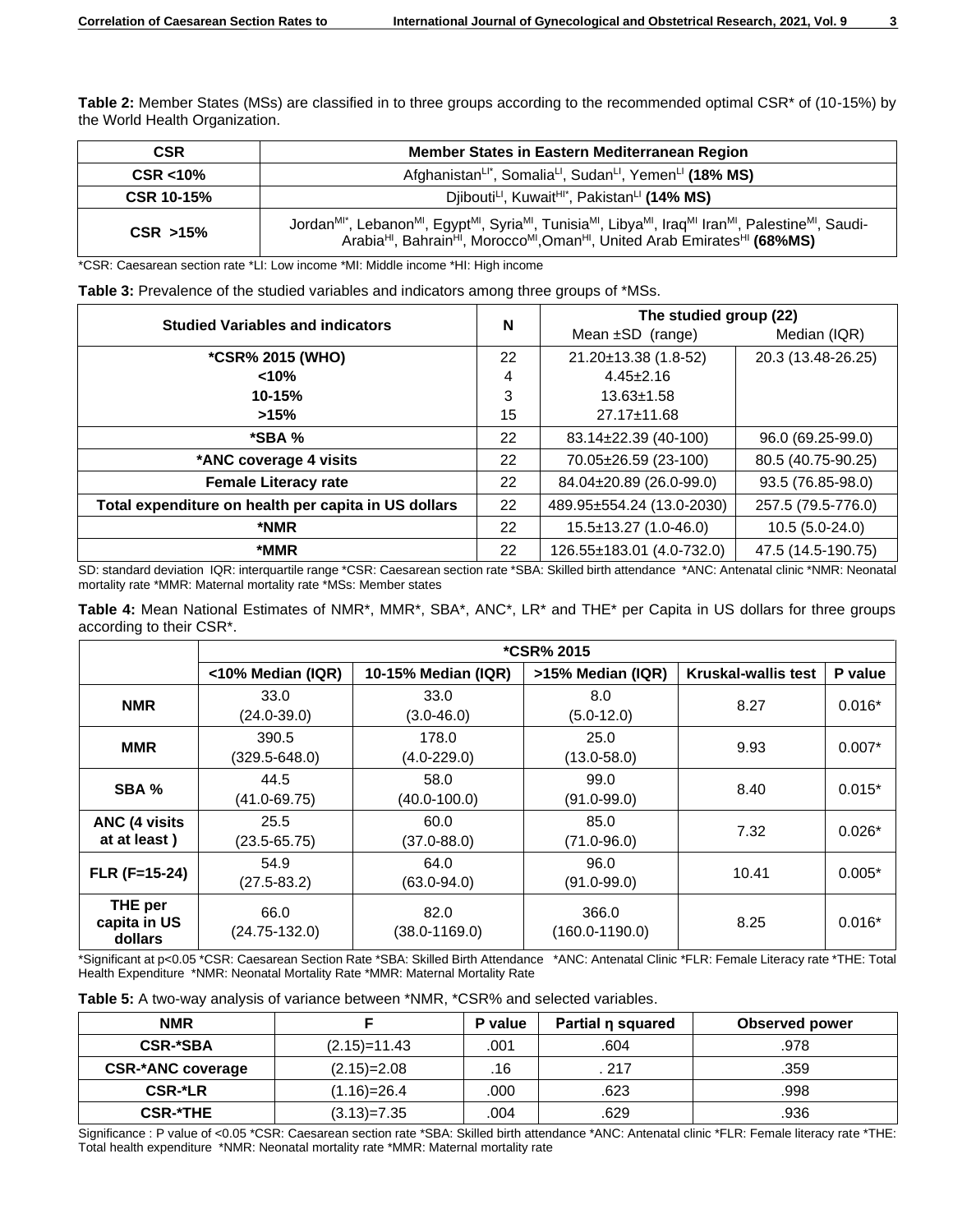## **DISCUSSION**

Our study revealed that MSs with a CSR of less than 10 % has the highest maternal and neonatal mortality rate in the Region. Those MSs belong to Group 1 and have an average CSR of 4.45%.<sup>9</sup> They are predominantly African countries and suffer from poor socioeconomic conditions, lack of health care infrastructure and insufficient access to healthcare services. These factors account for more than 60% of the Regional healthcare inequities.<sup>10</sup> Among those factors, insufficient access to facility-based delivery is identified as the main underlying factor for the low CSR in those MSs. For example, 48% of direct maternal deaths in Northern Somalia occur at home as women cannot reach the hospital in an emergency.<sup>11</sup>

According to our study, the two main predictors for NMR and MMR were low SBA rate and FLR. The role of these indicators in improving access to health care services has been well established in the literature; however, their application at the country level is facing contextual challenges, including a lack of finances, essential equipment, medications, and poor quality of training in the Region. The WHO has adopted the SBA rate as a key coverage-monitoring indicator for the Sustainable Development Goal 3.1; however, achieving its standard level in MSs with limited resources and highest mortality figures is challenging. <sup>12</sup> For example, only 20% of births in Sudan, 45% in Yemen, 46% in Afghanistan, and 9.4% in Somalia are attended by SBAs.<sup>13</sup> Similarly, in Afghanistan, the low FLR of only 17% undermines the increased SBA coverage, as women with a poor understanding of good maternal health during childbirth do not know when to seek help. <sup>14</sup> Evidence suggests that the substandard care during and after the procedure in low- and middle-income countries is associated with 100 times higher maternal death than in high-income countries.<sup>10</sup> That is in contrast to MSs like Saudi Arabia and Qatar (Group 3) with 99% and 96% female literacy rate accordingly, showing much better maternal and child health outcomes.<sup>15</sup>

We observed the lowest MMR and NMR in Group 3(middle and high-income MSs) with CSR of more than 15%, much above the WHO's cut-off. We also found the highest values for all four indicators in that Group, highlighting better socioeconomic conditions and healthcare facilities among its MSs. Further analysis revealed significant interaction effect of SBA, FLR and THE per capita with CSR on NMR. That may explain that the crude association between reduced mortality outcomes with high CSR in that particular Group is mainly due to better socioeconomic and healthcare indicators due to the high rate of facility-based deliveries. That is in line with the available evidence that increasing the caesarean section rate above a certain threshold is no longer associated with reduced mortality; instead, the socioeconomic factors play a significant role in improving maternal and neonatal outcomes after.3 However, our data was insufficient to show any such significant interaction effect on MMR. The same phenomenon was observed in Group 2. Pakistan and Djibouti from this Group have optimal CSRs. However, they show much higher mortality ratios than Kuwait in the same Group, which exhibit better socioeconomic and health care infrastructure indicators.

Egypt, Iran, and Lebanon have shown the highest increase in their CSR of >40%. That high trend of CS could be an indication of easy access to facility-based delivery, but such an exponential rise does indicate overuse of this procedure without any medical indications.<sup>16</sup> The subsequently repeat CSs has resulted in an increasing number of severe but uncommon and potentially fatal maternal complications such as abnormal placenta (AbP i.e. Placenta acreeta/ increta and percreta), postpartum haemorrhage (PPH), emergency hysterectomy (removal of the uterus) and maternal death. PPH is the leading cause of maternal death in the developing world and accounts for 28% of global maternal death (RR), whereas emergency hysterectomy with reported maternal morbidity of 60 %, and mortality of 7%. 17,18 Previous studies in those MSs have shown various underlying determinants for high CSR, including high women's wealth quintile, lack of evidencebased practice for the management of labour, lack of instrumental deliveries, women's preference, and financial incentives associated with CS and clinician's fear of litigation.19,20,21 MSs with extreme CS trends have reasonable healthcare infrastructure but cannot deal with a high number of complications associated CSs. Therefore their maternal and child health indexes have not shown the same improvement rate as high-income MSs of the Region with lower CSRs. For example, Saudi Arabia, Qatar, UAE, Bahrain, Abu Dhabi and Oman have shown a moderate increase in CSR of up to 25% but achieved a reduction in MMR between 25 and 50% compared to levels in 1990.<sup>22</sup> Policymakers, healthcare providers, and government officials have expressed their concern about the financial impact of medically unnecessary CSs have on the health care system. For example, the average cost of CS in Egypt is 1,076 L.E., while vaginal delivery costs 664L.E (1US \$=8.8EGP). In 2014, overuse of CS deliveries cost the Egyptian health care system L.E. 929,664,000 (calculated based on the number of deliveries of 2.7 million, a current CSR of 52% using 20% as the threshold rate to define the overuse of CS.<sup>23</sup> According to the study conducted among refugee women in Lebanon, \$1.4 million were spent by UNHCR (United Nation High Commission for Refugees) on 2,244 CSs, in comparison to the same amount of money spent on 4,131 natural vaginal deliveries, extracting financial portions from other essential medical procedures.<sup>24</sup> Evidence suggests that the cost of the global saving of reducing the CS rates to 15% is about \$2.32 billion (U.S. dollars); the cost to attain a 10% CSR is \$432 million (U.S. dollars). If all the resources currently devoted to 'excess' CS be directed towards countries where additional procedures are 'needed', the 'needed' procedures could be fully financed.<sup>25</sup>

To our knowledge, this is the first study conducted to explore the relationship of CSR with MMR and NMR in the EMR. We used the most updated data from sources that use rigorous methods and quality assurance practices. However, that was population-based data and can mask substantial CSR variations within healthcare facilities in each MSs. The results are, therefore, open to bias and may not be applicable at a facility level. We could not use a single data point as for some MSs; the most recent data was not available. We have mainly focused on mortality as a primary outcome in our study; however, the morbidity associated with CS is highly accountable for a better quality of women's life and should be explored for future research.

Although progress in reducing maternal and child mortality has accelerated in the past 15 years in the EMR,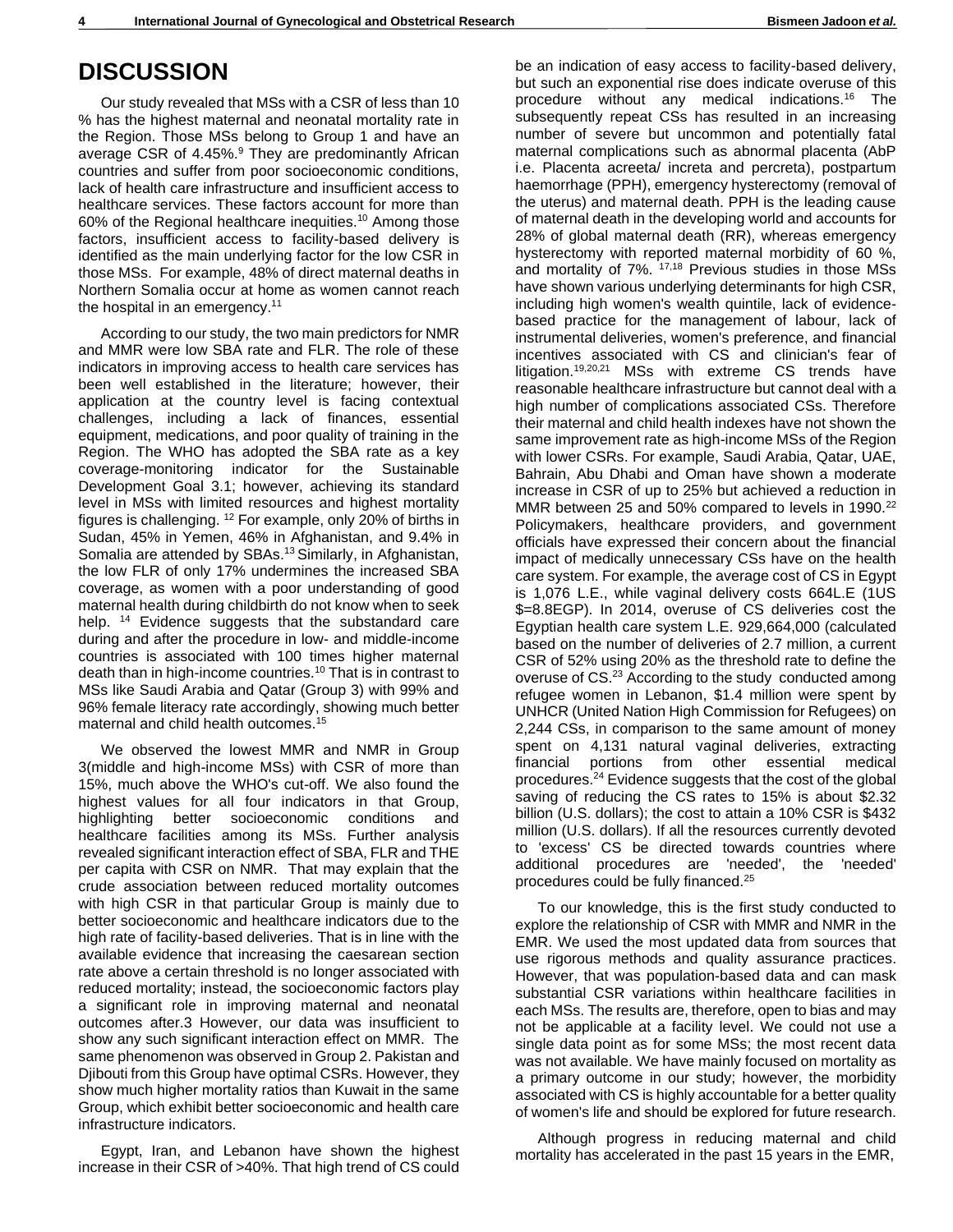there is still much to do to reduce preventable deaths. The MSs who underuse the CS with high maternal and neonatal mortality should promote the increased access to emergency and urgent CS. The evidence suggests that maternal mortality may decrease by as much as 92% with increase access. $26$  The task-shifting strategy, skill upgrade training, and capacity building (one institution be able to provide comprehensive Emergency Obstetric Care, requires the ability to perform a safe CS and blood transfusion with availability to per 500,000 people), with focus on the safety, quality of the procedure of the health care system can result in better overall maternal and child health outcomes.27,28 MSs with high caesarean section rates needs training and education for standard intrapartum care and instrumental deliveries to reduce unnecessary CSs. Other non-clinical factors, such as a change in health-seeking behaviours through community education and legislative changes with political commitment, should also be addressed to improve maternal and child health care quality. Many authors have identified them as significant drivers to improve the uptake or to reduce the unnecessary CS. That is in line with the WHO recommendation that reducing mortality outcomes requires improvements in overall maternal health care quality rather than striving to achieve a particular CSR.<sup>29</sup>

# **CONCLUSIONS**

In conclusion, the Regional CSR and mortality outcomes follow the socioeconomic inequities in maternal and child health services. We found a statistically significant inverse relationship between CSR and maternal and neonatal mortality in MSs with a CSR of <10%. The improved mortality rates in MSs with >15% of CSR was strongly linked with better socioeconomic conditions and healthcare facilities. The SBA, FLR and THE per capita have significant interaction effect with CSR for NMR in all three groups of the study; however, there was insufficient evidence to prove such effect for MMR.

## **Funding**

No funding has been applied for this research

### **Ethical Approval**

The WHO Maternal and Child Health Department approved the study protocol.

### **Abbreviations**

CSR: Caesarean Section Rate, NMR: Neonatal Mortality Rate, MMR: Maternal Mortality Rate, EMR: Eastern Mediterranean Region, MS: Member State, ANC: Antenatal Clinic, SBA: Skilled Birth Attendant, THE: Total Health Expenditure, FLR: Female Literacy rate

### **REFERENCES**

[1] Betran AP, Torloni MR, Zhang J, et al. What is the optimal rate of caesarean section at population level? A systematic review of ecologic studies. Reprod Health. 2015;12:57. <https://doi.org/10.1186/s12978-015-0043-6>

- [2] Boerma, Ties et al Global epidemiology of use of and disparities in caesarean sections. Lancet.2018 392 (10155). pp. 1341-1348. ISSN 0140-6736 [https://doi.org/10.1016/S0140-6736\(18\)31928-](https://doi.org/10.1016/S0140-6736(18)31928-7) [7](https://doi.org/10.1016/S0140-6736(18)31928-7)
- [3] Ye J, Zhang J, Mikolajczyk R, Torloni MR, Gülmezoglu AM, Betran AP. Association between rates of caesarean section and maternal and neonatal mortality in the 21st century: a worldwide population-based ecological study with longitudinal data. BJOG. 2016;123(5):745–753.

<https://doi.org/10.1111/1471-0528.13592>

- [4] Esteves-Pereira AP, Deneux-Tharaux C, Nakamura-Pereira M, Saucedo M, Bouvier-Colle MH, Leal Mdo C. Caesarean Delivery and Postpartum Maternal Mortality: A Population-Based Case Control Study in Brazil. PLoS One. 2016 Apr 13;11(4). <https://doi.org/10.1371/journal.pone.0153396>
- [5] Sine´ad M, O'Neill, Patricia M. Kearney, Louise C. Kenny, Ali S. Khashan, Tine B. Henriksen, Jennifer E. Lutomski, Richard A. Greene1Caesarean Delivery and Subsequent Stillbirth or Miscarriage: Systematic Review and Meta-Analysis, 2013 | Volume 8 | Issue 1. <https://doi.org/10.1371/journal.pone.0054588>
- [6] Summary report on the High-level meeting on saving the lives of mothers and children: rising to the challenge in the Eastern Mediterranean Region. Dubai, United Arab Emirates, 29–30 January2013. http://applications.emro.who.int/docs/IC\_Meet [Rep\\_2013\\_EN\\_14862.pdf](http://applications.emro.who.int/docs/IC_Meet_Rep_2013_EN_14862.pdf)
- [7] Althabe F, Sosa C, Belizán JM, Gibbons L, Jacquerioz F, Bergel E.Cesarean section rates and maternal and neonatal mortality in low-, medium-, and high-income countries: an ecological study.Birth. 2006 Dec; 33(4):270-7. [https://doi.org/10.1111/j.1523-](https://doi.org/10.1111/j.1523-536x.2006.00118.x) [536x.2006.00118.x](https://doi.org/10.1111/j.1523-536x.2006.00118.x)
- [8] Betrán AP, Ye J, Moller A-B, Zhang J, Gülmezoglu AM, Torloni MR. The Increasing Trend in Caesarean Section Rates: Global, Regional and National Estimates: 1990-2014. Zeeb H, ed. PLoS ONE. 2016; 11 (2). <https://doi.org/10.1371/journal.pone.0148343>
- [9] World Health Statistics 2015. Geneva: World Health Organization; 2015 (http://www.who.int/gho/publications/world\_hea lth\_statistics/2015/en/, accessed 2 May 2019). <https://doi.org/10.26719/2015.21.6.379>
- [10] Sobhy S, Arroyo-Manzano D, Murugesu N, et al. Maternal and perinatal mortality and complications associated with caesarean section in low-income and middle-income countries: a systematic review and metaanalysis. 2019.The Lancet. [https://doi.org/10.1016/s0140-6736\(18\)32386-](https://doi.org/10.1016/s0140-6736(18)32386-9) [9](https://doi.org/10.1016/s0140-6736(18)32386-9)